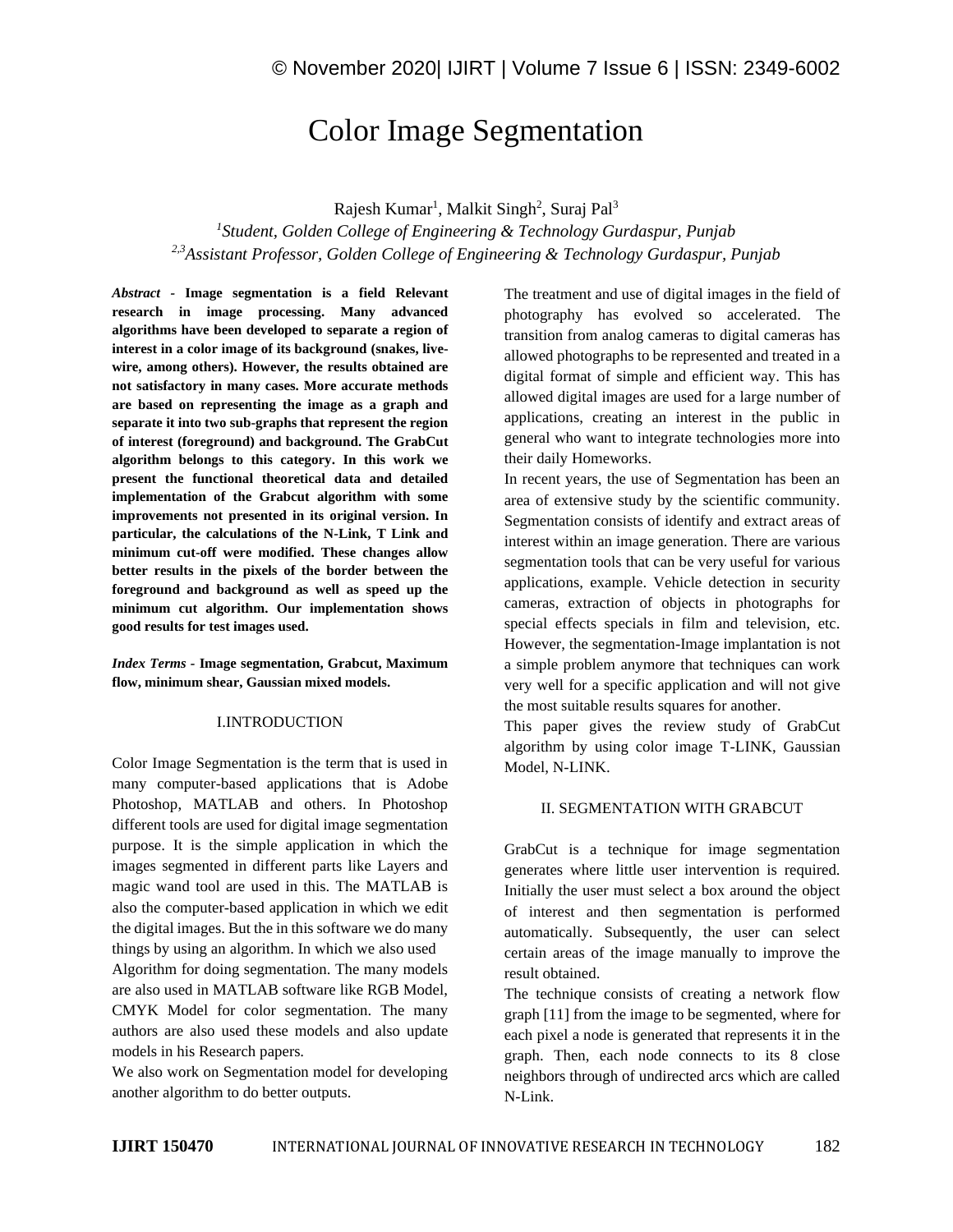Additionally, 2 special nodes are required in the flow graph: source and destination. The source node represents the object to segment in the image (foreground), and the distance represents the background of the image (background). Each one of the nodes of the graph is connected through an arc with the source and with the destination, these arches are called T-Link. The weight of the arches is calculated using a potential energy function based on mixed models Gaussians (Gaussian Mixture Models - GMM) [12], one for the foreground and another for the background. Each GMM is formed by 5 Gaussian components.

## III. GAUSSIAN MIXED MODEL

In statistics, when a set of values is plotted res is always about comparing the generated graph with some known distribution [15]. However, in certain cases it is not possible to make such a comparison. The same time, it is desirable to calculate the density function of probability generated by said graph. To do this, a mixed model, where the initial graph is divided in two or more components, each one resembling a known probability density function. Then the probability is calculated as the sum of the probabilities of the density functions of each of these components' speakers, called Gaussian components.

In a Gaussian mixed model (Gaussian Mixture Model-GMM), the initial probability function is divided into Gaussian components. In this work 5 components, as proposed by Rother et al. [3]. Dice Since each pixel in color images is RGB, the gauges generated are multivariate [16]. Therefore, calculate various values to obtain the value of the component: the covariance matrix, its inverse and determinant. At the same time, for the calculation and division of the components Gaussian it is necessary to obtain the eigenvalues and eigenvectors of the covariance matrix [17]. Chuang et al. [12] present the mechanism of creation and initialize the GMMs and their components. First i know creates a component to the GMM where all the pixels belonging to it. In our proposal, all pixels with matte foreground value are added to GMM foreground. After the calculation of the mean is performed, the component weight, covariance matrix, inverse.

Color image segmentation based on the GRABCUT algorithm of the matrix, the determinant, the eigenvalues, and eigenvectors component. In the calculation of the variables of each component of a pixel m, a three-component vector is stored as follows: (4) Where R, G and B represent the intensities of red, green, and blue respectively of pixel m. For example, a pixel m with maximum intensity of red color, with 1 byte per channel, it is represented as (5) The mean v of a component of the GMM is calculated adding the pixels added to it (sum of vectors) and then dividing the result by the number of Added pixels (scalar multiplication x vector). By For example, given 3 pixels m, n and o to a component with the following values (6) The value of the mean v is calculated as: (7) On the other hand, the covariance  $(X, Y)$  between two variables X, Y is a measure that allows studying their relationship quantitative. The covariance matrix allows to store the covariance of all possible combinations of a set of random variables. In our proposal, create 3 random variables, representing the channels RGB of the pixels. The covariance matrix is defined as: (8) Since  $(X, Y) = (Y, X)$  the covariance matrix is defined as a symmetric matrix. The covariance of two random variables  $(X, Y)$  is defined as:  $(9)$  Where E  $(X)$  represents the value of the expectation of X, expressed as: (10) where N represents the number of samples and X I the value of the sample i. In the case of a Gaussian component in the second with GrabCut, N indicates the number of pixels added to the component. In the same way, the E (X, Y) is defined as: (eleven) Replacing Equation 10 and 11 in Equation 9, the value of  $(X, Y)$  is obtained as: (12) After constructing the matrix exposed in Equation 8, the inverse, the determinant, the eigenvalues, and eigenvectors. Due to the complexity of the calculation and of eigenvalues and eigenvectors, the functions offered by the Open CV library [18].

The next step of the algorithm is to divide this first component in two, using the eigenvectors, selecting a dividing point P. Then, the pixels that will be added to the new component, and those that will remain in the original component. Point P is calculated as: (13) where v (i) represents the mean of component i, symbolizes the first eigenvector of component i. The operation represents the dot product or dot product between two vectors. Then, for each pixel m, being a vector of 3 com- RGB speakers, their weight is calculated m p: (14) If m  $p > P$  then the pixel m is added to the new component, if not added to the component being is dividing. After that, the mean is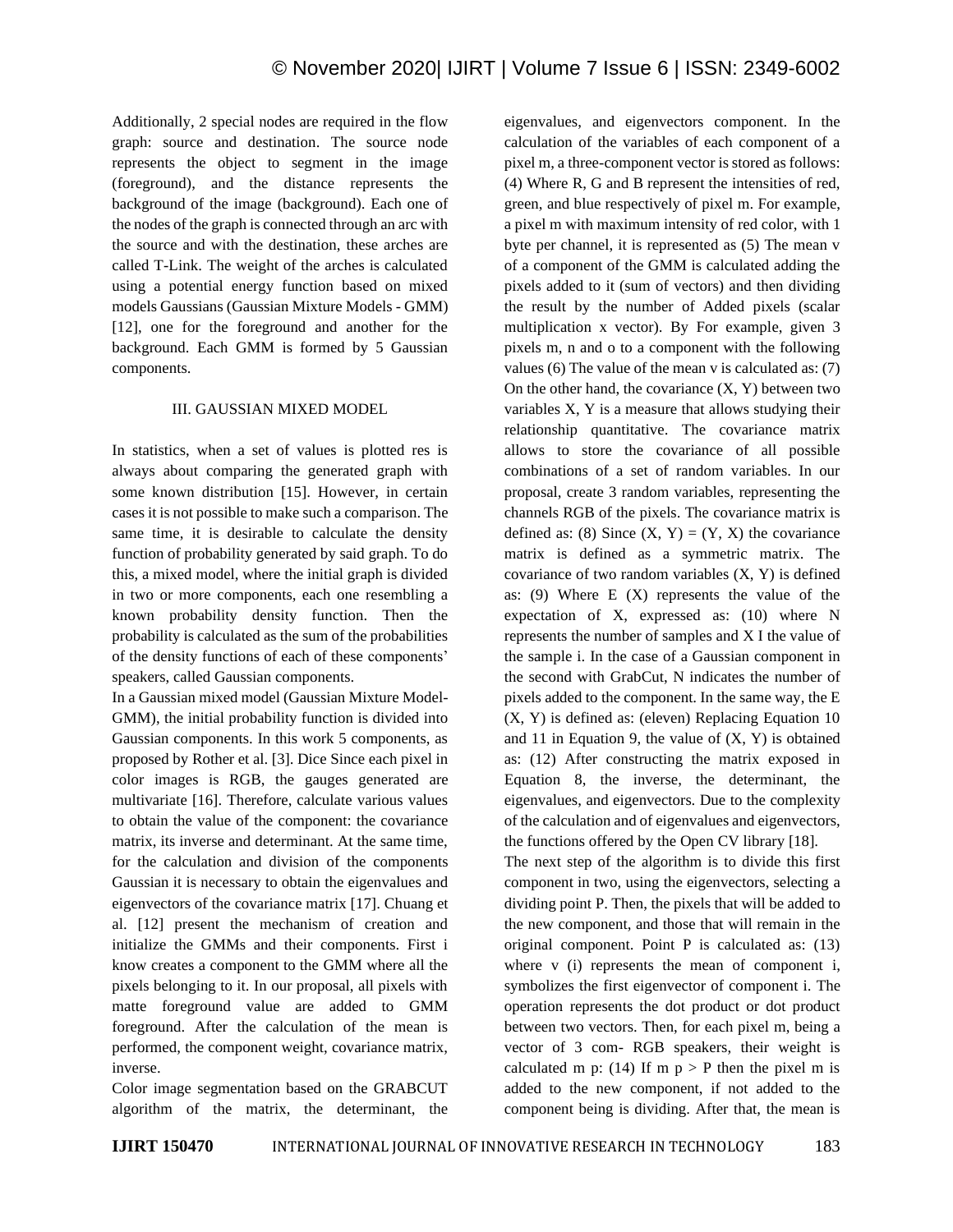calculated again, the weight and the covariance matrix for the components. I know selects the largest of the eigenvalues of the co- variance of each component and the component with higher eigenvalue. This component is divided and is used your eigenvector to apply Equation 14 again. East process is repeated until the number of components is reached desired, ie 5 components. According to the diagram shown in Fig. 4 once calculated Once the value of the GMMs, step 4 must be applied. To do this, for each pixel in the image, it is calculated which is the component of the GMM it belongs to, to which it is more likely to belong. For example, for a pixel m with matte foreground value the probability P (m, i) is calculated that it belongs to the i-th components of the GMM fore- ground. Then the number of the component that corresponds to the highest probability obtained. Talbot and [14] propose an implementation of the algorithm GrabCut rhythm introducing an improvement in the calculation of the probability  $P(m, i)$  that a pixel m belongs to the component i. In this work, this calculation is rewritten as: (fifteen) In Equation 16, the value of  $\alpha$  m represents the GMM current, that is, to obtain P (m, i) of a pixel m with matte foreground the value of  $\alpha$  m refers to the GMM foreground. Likewise, for a pixel m with matte background, the variable  $\alpha$  m represents the GMM background. The value of π (α m, i) equals the weight of component i in the GMM  $\alpha$  m. This value is obtained by dividing the number of pixels eles added to component i between the number of pixels aggregated to GMM α m. The value of symbolizes the covariance matrix (see Equation 8) of component i in the GMM  $\alpha$  m. Finally, v  $(\alpha$  m, i) is a vector with the mean of the component i of GMM  $\alpha$  m and you get as shown in Equation 7. After having calculated the most probable component to which a pixel m belongs, the components are re-initialized of both GMMs (covariance matrix, mean, etc.) and each pixel is assigned to the component of its GMM that it obtained the highest probability of belonging to it. Once the way to calculate the value is known of a GMM, it is possible to assign the values of the T-Links.

### IV. CALCULATION OF THE N-LINKS

The calculation of the N-Link value for a pixel m and a pixel n (nodes of the graph) is performed using Equation 1 proposed by Mortensen and Barrett [7]: (one) where (m, n) represents the distance between two points and is used so that the diagonal pixels have the same importance than adjacent pixels. On the other hand,  $\parallel$  mn  $\parallel$  is the Euclidean distance in color space calculated as: (two) Where R m, G m, B m represent the values in the channels red, green, and blue respectively for pixel m. the same reasoning is used for the values of R n, G n, B n. The value of β represents a constant that ensures the ex-presence of different contrast values. Boykov and Jolly [2] suggest using. In this work presents a variation of the calculation of β expressed as: (3) The value of P represents the number of pixels in the image and V the number of neighbors of a pixel ( $V = 8$ , exception- when the edges). Note that for contiguous pixels with similar colors large values will be obtained, and for very different colors small values will be obtained. This factor directly influences specifically in executing the minimum cutoff algorithm in a flow graph. The cut will be made by the N-Links that connect pixels with different colors that represent possible edges.

## V. CALCULATION OF THE T-LINKS

There are two types of T-Links: T fore, which connects to a pixel with the foreground and T back that connects it to the background. A Once a pixel m is selected as the trimap foreground, it is ensuring that the minimum cut of the graph does not disconnect this foreground node. The value of T fore from said pixel takes a value of K that represents the greatest possible weight that may exist in the graph. Similarly, the value of T back is 0. The same situation occurs (but in reverse) if the pixel is trimap background .A pixel has the value of trimap unknown , when T fore Y T back they are assigned P fore (m) and P back (m) respectively, where P fore (m) is the probability that pixel m belongs to the GMM foreground and P back (m) the probability that it belongs to the GMM background .The probability P (m) of pixel m is given by:(16)Once the graph with the values of N-Links is built and T-Links for each pixel, the minimum cut is applied with the goal of separating the graph into two disjoint regions. This procedure is explained in detail below.

### VI. MINIMUM CUT OF GRAPH

Let a graph G defined as  $G = (V, A)$ , where V is a set of nodes and A set of arcs that relate these nodes. A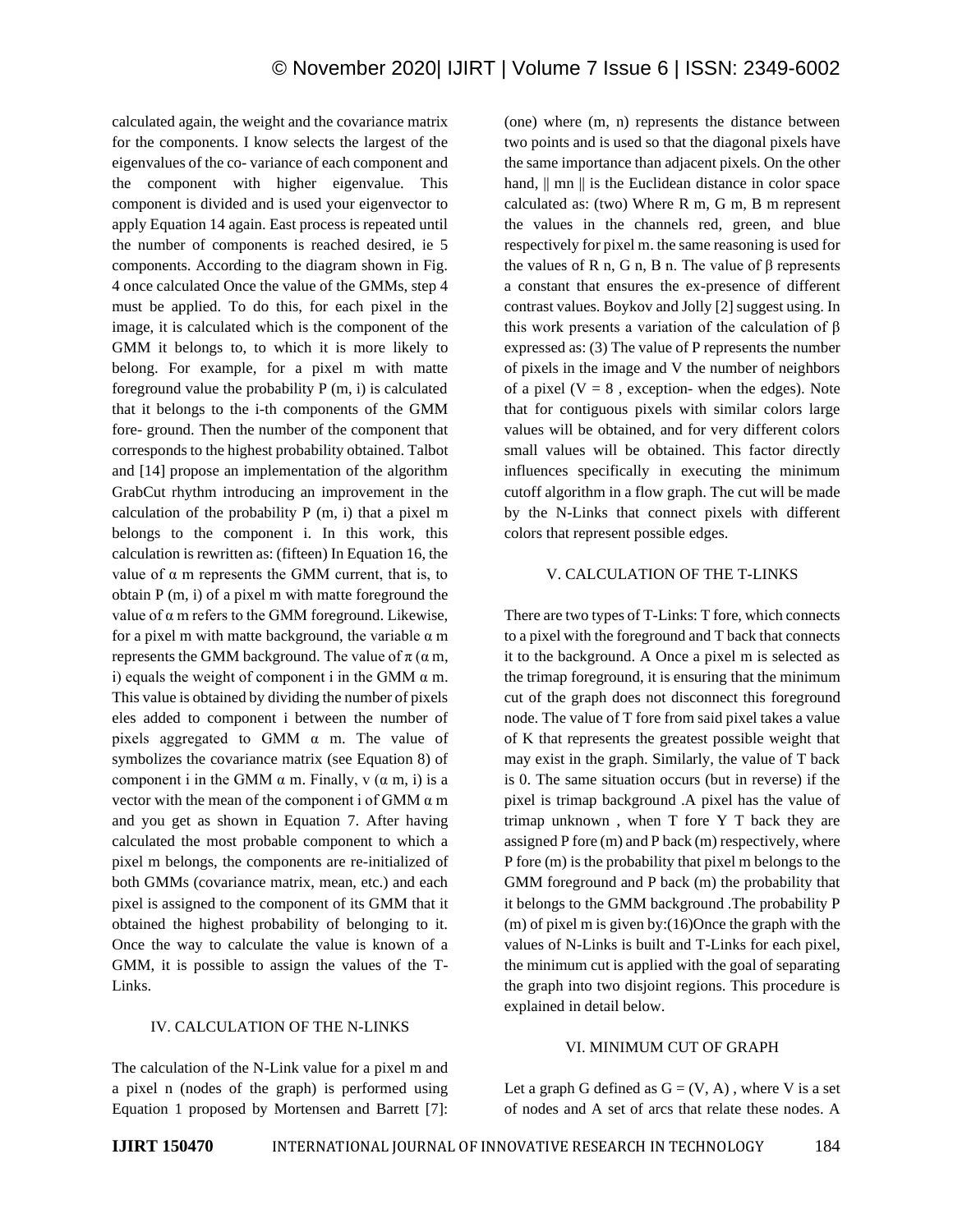weighted graph is that in which each arch is assigned a weight or cost. TO From this point on, it is assumed that all graphs mentioned are weighted. Cutting a graph consists of eliminating arcs up to that there are two disjoint graphs. The cutting weight of a graph consists of the sum of the weights of the arcs removed to get the cut. The minimum cut of a graph (min-cut) is the cut that has the minimum weight, among all those possible in the graph. As described in [11], to obtain the cut minimum of the graph, the flow algorithm must be executed maximum (max-flow), where the arcs that are saturated (arches with weight 0) by max-flow are the arches that are removed to achieve the minimum cut. With the in order to understand the peak flow algorithm, below Below is a description of the concept of flow graphs and then Ford-Fulkerson algorithm employed in this job.

# VII. LITERATURE SURVEY

Image segmentation seeks to separate or group an image into different parts or sections. The simplest form of segmentation is the basic technique. Thresholding. A threshold is a value defined where for each pixel of the image, a comparison. If the pixel is below the threshold then the pixel is marked as background otherwise it is marked as foreground. The technique thresholding is very basic and works fine for simple segmentations. Many graphics packages provide mechanisms for segmentation based on a threshold. An example of them is the magic wand tool (magic wand), including in Photoshop [6], which allows you to select one or more seed pixels and assign a tolerance level. Thus, the segmentation is done by comparing all pixels with the tolerance level. Using this tool, it is easy for the user.

However, on some occasions it is required of more advanced techniques that allow a more precise segmentation. Among these techniques, find the socalled Magnetic Loop or Live-Wire, which uses dynamic programming to solve a search problem in a 2D graph to find the edges of a region. In this technique, the pixels of the image are represented as nodes of a graph, and there are weighted arcs that are defined based on to a cost function. The goal is to get the way minimum cost between an initial node and a final node.

Mortensen and Barrett [1] developed a basic approach in Live-Wire creating an interactive tool called Intelligent Scissors. When a user moves the mouse near the edge in an image, the lasso automatically adjusts to it. The algorithm optimally selects the closest edge.

Boykov and Jolly [2] introduce a technique called GraphCut, where the image is represented as a graph and a minimum cut-off / maximum flow algorithm is used to divide the graph. First, the pixels are nodes of the graph and arcs are weighted defining a function of cost which has information of the edges. Then, a minimum cutoff / maximum flow algorithm is used to segment the image by a minimize function. Is technique is well defined and provides optimal solutions.

Based on the work of Boykov and Jolly [2],

Rother et al. [3] present a novel approach to separate the foreground of the background in an image: GrabCut.

In a recent thoroughly research [4], we present a review of the construction-based segmentation algorithms image-based graphs, for more detail. near. Later, Mortensen and Barrett develop an improved version of the Smart Scissors, another advanced technique for segmentation It is based on energy minimization. The most Known of this classification is the snake. A snake is a spline that minimizes energy guided by conditions of internal external forces and influenced by the force of the edges of the image, who moves it to the lines and edges.

The classic snake implementation was proposed by Kass et al. [5], which reduce the problem to a matrix form. This work gave rise to the beginning of various algorithms based on energy functions.

Using graphs to solve minimization problems of energy became relevant thanks to Boykov's work and Kolmogorov [6]. Various problems were reformulated to be solved as a minimization problem of energy, instead of the conventional way using dynamic programming.

[7] Recently, it has been used techniques based on cutting the graph for this, and in many of them the graph was built especially for solve the energy minimization problem.

Paper [1] presents classification and detection techniques that can be used for plant leaf disease classification. Here preprocess is done before feature extraction. RGB images are converted into white and then converted into grey level image to extract the image of vein from each leaf. Then basic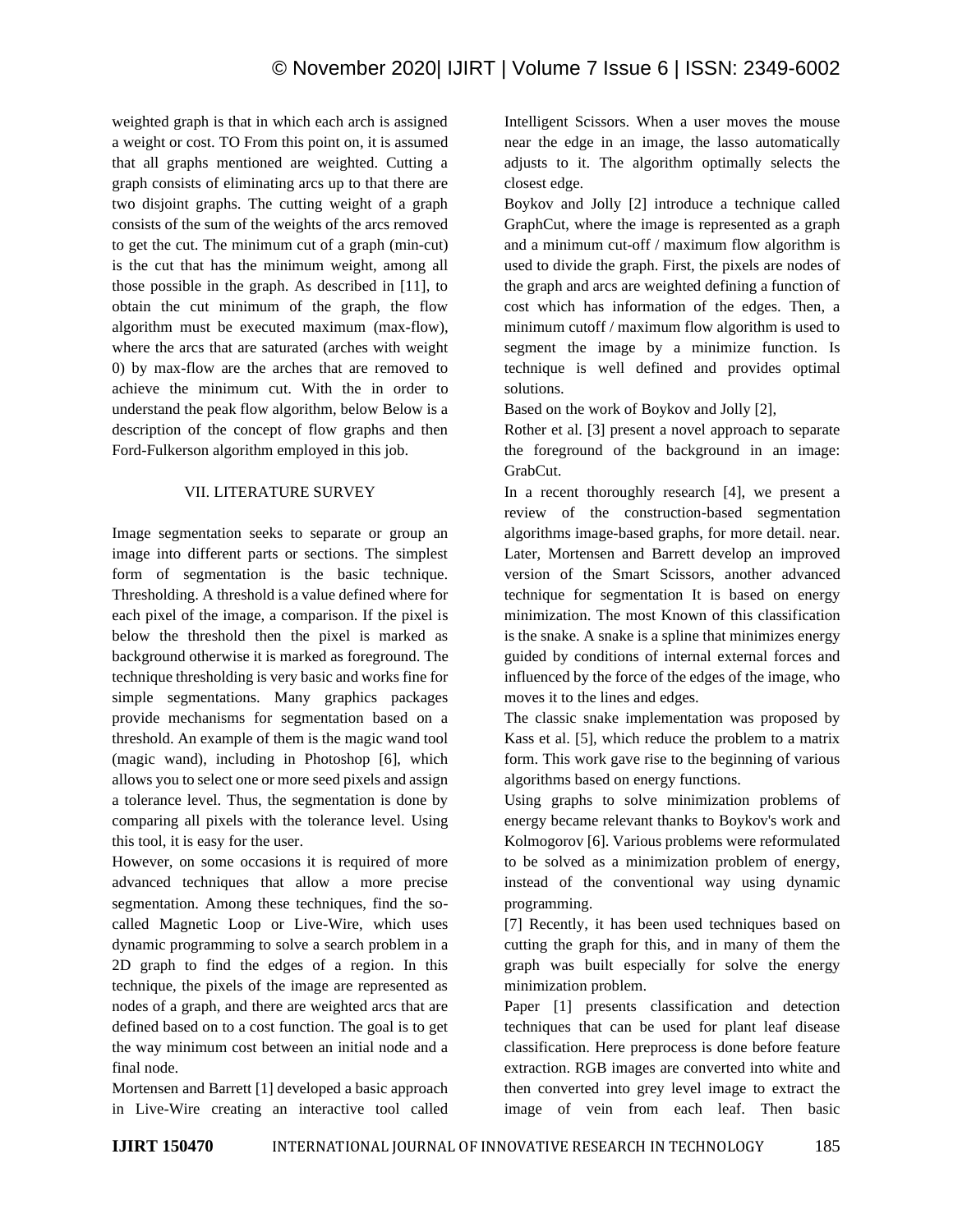Morphological functions are applied on the image. Then the image is converted into binary image. After that if binary pixel value is 0 its converted to corresponding RGB image value. Finally, by using person correlation and Dominating feature set and Naïve Bayesian classifier disease is detected.

In paper [20 there are four steps. Out of them the first one is gathering image from several part of the country for training and testing. Second part is applying Gaussian filter is used to remove all the noise and thresholding is done to get all green color component. K-means clustering is used for segmentation. All RGB images are converted into HSV for extracting feature. The paper [3] presents the technique of detecting jute plant disease using image processing. Image is captured and then it is realized to match the size of the image to be stored in the database. Then the image is enhanced in quality and noises are removed. Hue based segmentation is applied on the image with customized thresholding formula. Then the image is converted into HSV from RGB as it helps extracting region of interest. This approach proposed can significantly support detecting stem-oriented diseases for jute plant.

According to paper [4] they have proposed for a technique that can be used for detecting paddy plant disease by comparing it with 100 healthy images and 100 sample of disease1 and another 100 sample of disease2. It's not sufficient enough to detect disease or classify it training data is not linearly separable.

In paper [5] detection of unhealthy plant leaves includes some steps are RGB image acquisition. Converting the input image from RGB to HSI format. Masking and removing the green pixels. Segment the components using Ostu's method. Computing the texture features using color-co-occurrence methodology and finally classifying the disease using Genetic Algorithm.

Paper [6] includes tomato disease detection using computer vision. A gray scale image is turned into binary image depending on threshold value. The threshold algorithm is used for image segmentation. The threshold values are given color indices like red, green, blue. But the thresholding is not a reliable method as this technique only distinguishes red tomatoes from other colors. It becomes difficult to distinguish ripe and unripe tomatoes. For this K-means clustering algorithm is used to overcome the drawbacks. K-means create a particular number of non-hierarchical clusters. This method is numerical, unsupervised, non-deterministic and iterative. Then separating the infected parts from the leaf, the RGB image was converted into YcbCr to enhance the feature of the image. The final step is the calculation of the percentage of infection and distinguishing the ripe and unripe tomatoes.

The methodology for cucumber disease detection is presented in paper [7]. The methodology includes image acquisition, image preprocessing, feature extraction with Gray level co-occurrence matrix (GLCM) and finally classified with two types: Unsupervised classification and supervised classification.

Paddy plant is an important plant in continental region. In paper [8] RGB images are converted into gray scale image using color conversion. Various enhancement techniques like histogram equalization and contrast adjustment are used for image quality enhancement. Different types of classification features like SVM, ANN, FUZZY classification is used here. Feature extract6ion uses different types of feature values like texture feature, structure feature and geometric feature. By using ANN and FUZZY classification, it can identify the disease of the paddy plant.

In paper [9] popular methods have been utilizes machine learning, image processing and classification based approaches to identify and detect the disease of agricultural product.

In paper [10] image processing technique are used to detect the citrus leaf disease. This system includes: Image preprocessing, segmentation of the leaf using K-means clustering to determine the diseased areas, feature extraction and classification of disease. Uses Gray-Level Co-Occurrence matrix (GLCM) for feature extraction and classification is done using support vector machine (SVM).

## VIII. CONCLUSION

In this work a modification of the GrabCut technique for image segmentation is presented in order to obtain better results. The improvements can be observed in the modification of the calculation of the N-Links and T-Links, which is based on the calculation of the GMMs for the foreground and background, with 5 components each. Our algorithm provides several advantages compared to the original version presented by Rother et al. [3]. First, it allows to obtain a better